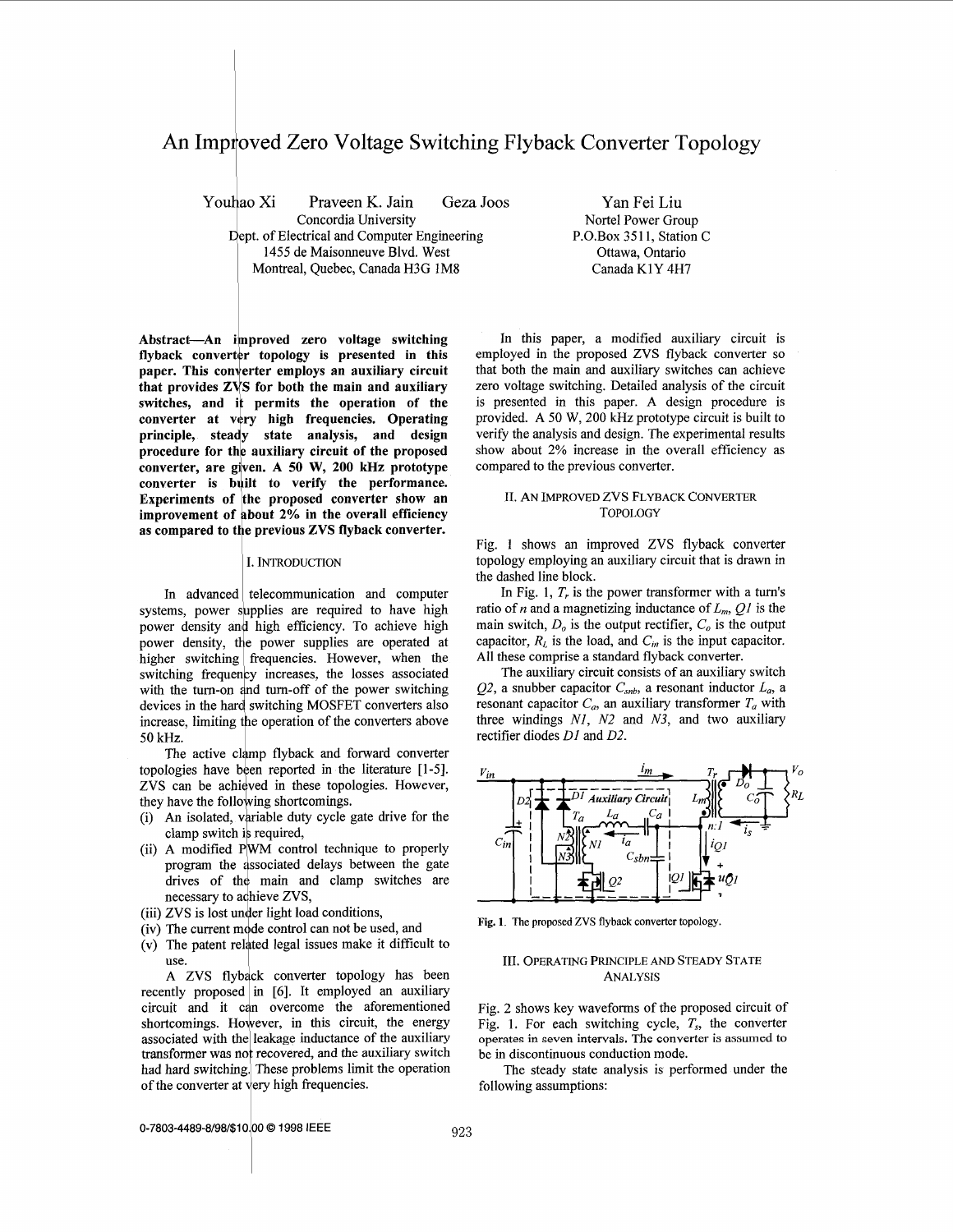(i)  $N1/N2 \leq 1, N1/N3 \leq 1$ ,

(ii)  $L_m \gg L_a$ ,

(iii) ON resistances of the switches are zero Ohms,

(iv) all capacitors are lossless, and

(v) all diodes are ideal devices.

Under these assumptions, a detailed description of the converter in various intervals is given below.

## *A. Interval 1*

interval

aux. switc

gating of

 $\overline{7}$  $|1|2|$  $\overline{3}$ 

ON

Fig. 3(a) shows the circuit operation during this interval. At the beginning of this interval, the auxiliary switch *Q2* is turned on. A resonant tank consisting of  $L_a$ ,  $C_a$  and  $C_{sub}$  is formed.  $Q2$  has a ZCS turn-on because it is in series with  $L_a$ . A resonant current  $i_a$ flows through  $C_a$ ,  $L_a$ ,  $N_2$  and  $Q_2$ . The drain voltage of *Ql* decreases and is governed by

$$
u_{Q1}(t) = \frac{C_a V_0}{C_a + C_{sub}} \cos[\omega_n (t - t_1)] + \frac{C_{sub} V_0}{C_a + C_{sub}} (1)
$$

where  $V_0$  is the steady state drain voltage of  $QI$  at the beginning of this interval, and

$$
\omega_n = 1 / \sqrt{L_a C_{snb} C_a / (C_{snb} + C_a)}
$$
 (2)

6

 $7|1|2$ 

ON

 $\overline{4}$ 

The resonant current is given by

$$
i_a(t) = \frac{\omega_n C_a C_{snb}}{C_{snb} + C_a} V_0 \sin[\omega_n (t - t_1)]
$$
 (3)

This current discharges *Csnb* and charges the resonant tank. Owing to transformer coupling by  $T_a$ , a current proportional to *i,,* flows through *N2* and *02.* In this way the energy stored in  $C_{sub}$  is fed back into the input dc line.

At the end of this interval,  $u_{Q}$  reaches zero voltage. The duration of this interval is determined by

$$
t_2 - t_1 = \sqrt{L_a \frac{C_{snb} C_a}{C_{snb} + C_a}} \cos^{-1}(-\frac{C_{snb}}{C_a})
$$
 (4)

(4) implies that  $C_a$  should be larger than  $C_{sub}$ . Thus, zero drain voltage of  $u_{QI}$  can always be achieved regardless the line/load conditions.

During this interval,  $C<sub>o</sub>$  provides the load current.

## *B. Interval 2*

Fig. 3(b) shows the circuit operation during this interval. At the beginning of this interval,  $i_a$  starts to flow through the body diode of  $Q_l$ , and  $u_{Q_l}$  is clamped at zero. Now, the resonant tank excludes  $C_{sub}$  and the new resonant frequency is determined by

$$
\omega_a = 1 / \sqrt{L_a C_a} \tag{5}
$$



[Fig.](#page-0-0) 2. Key waveforms of the proposed ZVS flyback converter topology

**[Fig.](#page-2-0) 3.** Modes of operation of the converter of [Fig. 1](#page-0-0) *(to be continued below)*. The dashed line arrows indicate the current directions.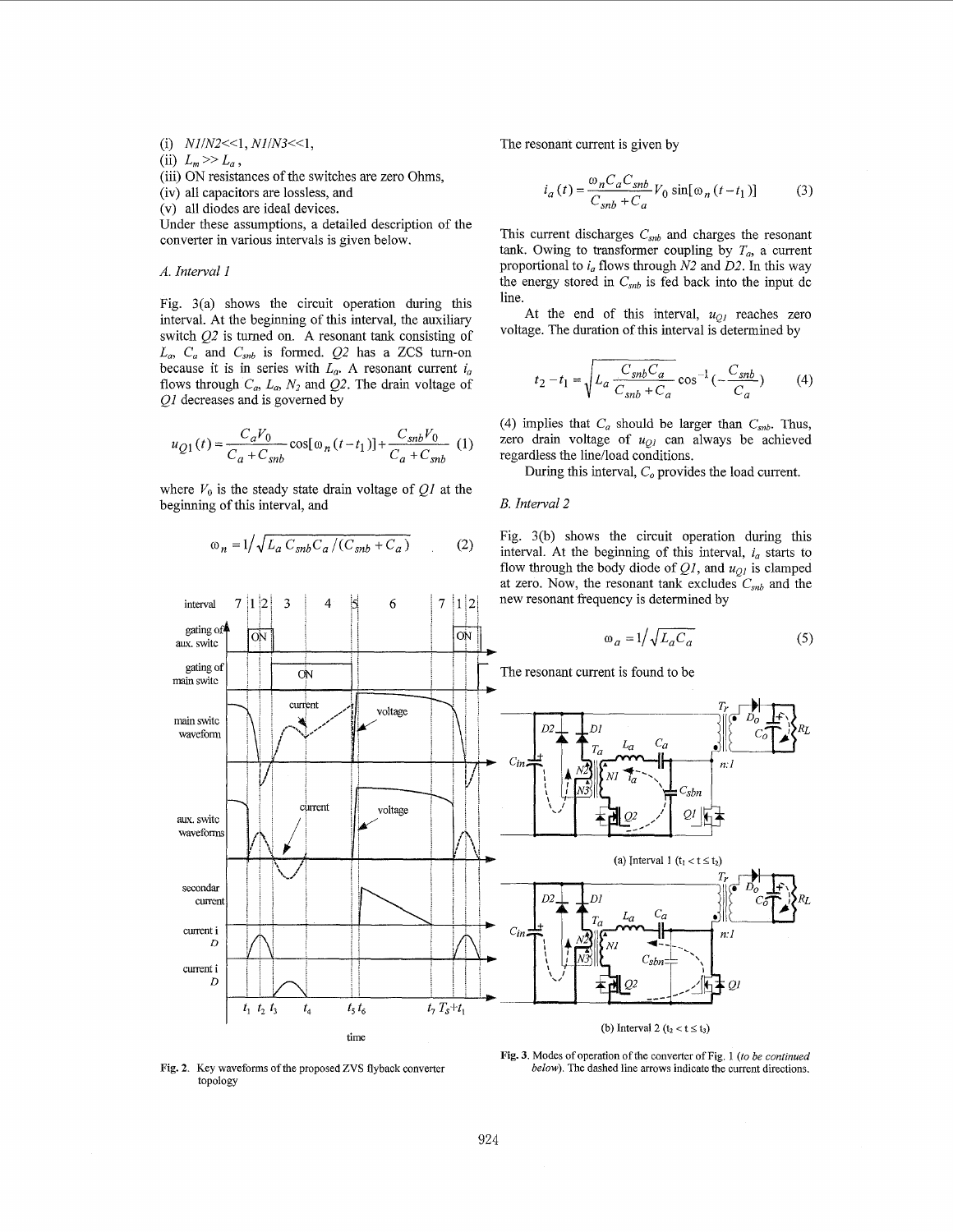<span id="page-2-0"></span>

**Fig. 3. Modes** of **operalion** of **the converter** of **[Fig. 1](#page-0-0)** *(continued).*  The dashed line arrows indicate the current directions.

$$
i_a(t) = A\cos[\omega_a(t - t_2)] - B\sin[\omega_a(t - t_2)] \quad (6)
$$

where,

$$
A = V_0 \sqrt{\frac{(C_a - C_{snb})C_{snb}}{L_a C_a}}
$$
(7.a)

$$
B = \frac{C_{snb}}{\sqrt{L_a C_a}} V_0 \tag{7.b}
$$

A current proportional to  $i_a$  flows into the input dc line though *N2* and *Dl,* 

During this interval,  $C<sub>o</sub>$  provides the load current. At the end of this interval,  $i_a$  crosses zero and starts to reverse its direction. The duration of this interval is determined by

$$
t_3 - t_2 = \sqrt{L_a C_a} \tan^{-1}(\sqrt{\frac{C_a - C_{snb}}{C_a}})
$$
 (8)

*C. Interval* **3** 

Fig. 3(c) shows the circuit operation during this interval. At the beginning of this interval, *Ql* is turned on under zero voltage condition, hence it achieves a lossless turn-on. *i,* deviates to the main channel of *QI*  from its body diode, and this current is still governed by (6). A current proportional to  $i_a$  flows into the input dc line though *N3* and *02.* 

Since  $i_a$  flows in the reversed direction,  $Q^2$  does not suffer from any voltage stress when it is turned off in this interval. Hence, *Q2* can achieve a lossless turnoff.

As  $QI$  is ON,  $L_m$  sees a constant voltage  $V_{in}$ , and the current in  $L_m$  starts to rise linearly and is governed by

$$
i_m \text{ status to its inequality and is governed}
$$
  

$$
i_m(t) = \frac{V_{in}}{L_m}(t - t_3)
$$
 (9)

$$
i_{Q1}(t) = i_m(t) - i_a(t)
$$
 (10)

During this interval,  $C<sub>o</sub>$  provides the load current. At the end of this interval,  $i_a$  reaches its second zero. Since Q2 is OFF, the resonant process is interrupted.

#### *D. Interval 4*

Fig. 3(d) shows the circuit operation during this interval. At the beginning of this interval, the resonant process interrupted and the operation of the circuit is just like a standard flyback converter. The primary current of the power transformer,  $i_m$ , continues to rise until the duty cycle of the main switch completes. The drain current of  $Q_1$  consists of only  $i_m$  as given by (9).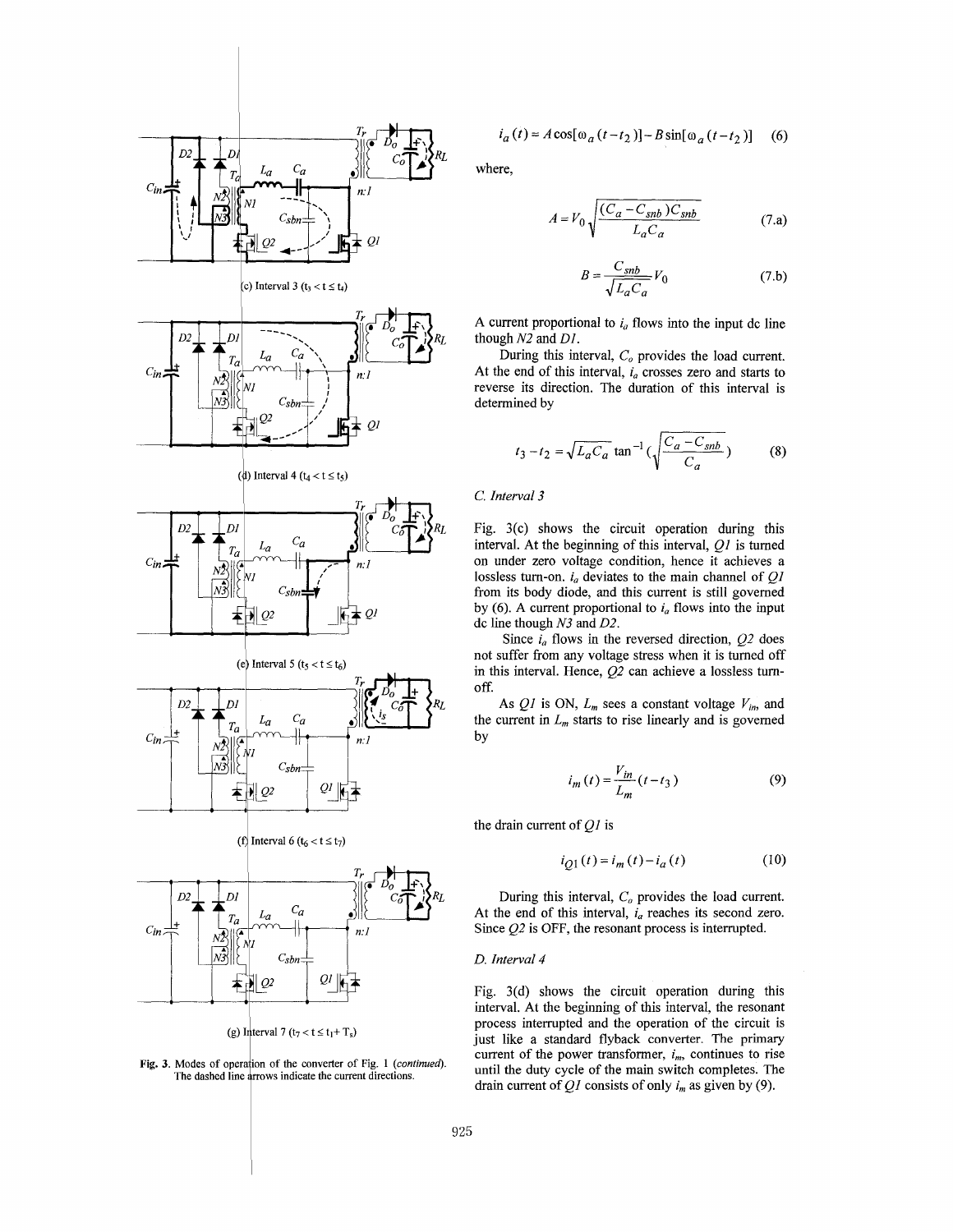During this interval, *C<sub>o</sub>* provides the load current.

#### *E. Interval* **5**

Fig. 3(e) shows the circuit operation during this interval. At the beginning of this interval, *Ql* is turned off. Because of  $C_{snb}$ , the speed of rise of  $u_{Ql}$  is slowed down. Thus *Ql* can achieve a ZVS turn-off.

The rising  $u_{Q}$  is governed by [7]

$$
u_{Q1}(t) = V_{in} \left\{ 1 + \frac{\omega_0 D}{f_s} \sin[\omega_0 (t - t_5)] - \cos[\omega_0 (t - t_5)] \right\}
$$
\n(11)

where.

$$
\omega_0 = 1 / \sqrt{L_m C_{snb}} \tag{12}
$$

The secondary winding of  $T_r$  sees a voltage proportional to  $(u_{QI} - V_{in})$ . Before the secondary voltage reaches  $V_o$ ,  $D_o$  is still reversed biased. Then  $C_o$  provides the load current during this interval.

At the end of this interval,  $u_{O}$  reaches  $V_o$ . The duration of this interval is determined by solving (11).

#### *F. Interval 6*

Fig. 3(f) shows the circuit operation during this interval. At the beginning of this interval, the secondary voltage reaches *V,. Do* becomes forward biased and starts to conduct. Thus, like in a standard flyback circuit, the energy store in the core of  $T<sub>r</sub>$  is transferred to the output. The secondary current also charges  $C<sub>o</sub>$ .

As the secondary winding sees a constant voltage  $V<sub>o</sub>$ , the drain voltage of  $Q<sub>I</sub>$  is clamped at

$$
u_{Q1}(t) = V_{in} + nV_o \tag{13}
$$

The secondary current decreases linearly, as governed by

$$
i_s(t) = I_{sp} - \frac{n^2 V_o}{L_m}(t - t_6)
$$
 (14)

where  $I_{sp}$  is the peak of the secondary current given by

$$
I_{sp} = n \sqrt{\left(\frac{V_{in}D}{f_s L_m}\right)^2 - \frac{C_{snb}}{L_m}(V_{in} + nV_o)^2} \approx \frac{nV_{in}D}{f_s L_m}
$$
(15)

At the end of this interval, *is* reaches zero. The duration of this interval is determined by solving (16).

*G. Interval 7* 

Fig.  $3(g)$  shows the circuit operation during this interval. At the beginning of this interval, the stored energy in *T,* is completely transferred to the load. Then *D,* becomes reverse biased again. Thus, the circuit maintains in the discontinuous conduction mode operation.

 $C<sub>o</sub>$  supplies all of the output current. The drain voltage of *Ql* is no longer clamped, and a resonance starts in the network consisting of  $L_m$ ,  $C_{snb}$  and the input dc line. This resonance results in the tail of  $u_{OL}$ , as governed by

$$
u_{O1}(t) = V_{in} + nV_o \cos[\omega_0 (t - t_7)] \tag{16}
$$

At the end of this interval,  $t = T_s + t_1$ ,  $u_{Q1}$  reaches a voltage  $V_0$ , which is the steady state initial voltage per switching cycle, as given by

$$
V_0 = V_{in} + nV_o \cos[\omega_0 (T_s + t_1 - t_7)] \tag{17}
$$

The current associated with this process is given by

$$
i_m(t) = -nV_o \sqrt{\frac{C_{snb}}{L_m}} \sin[\omega_0(t - t_7)] \tag{18}
$$

Since  $L_m$  is much larger than  $L_a$ , by comparing (18) to  $(3)$ ,  $i_m$  is negligible and hence ignored in the analysis of Interval 1.

At the end of Interval 7, a new switching cycle starts and the process repeats from Intervals 1 through 7.

## Iv. DESIGN PROCEDURE OF THE AUXILIARY CIRCUIT

The selection criteria for the main power circuit are not given here, as it is a conventional circuit that has been extensively published in the literature. The design procedure to select the various components of the auxiliary circuit of [Fig. 1](#page-0-0) is given below.

It is assumed that the following parameters are known:

- (i)  $D_{\text{max}}$  and  $D_{\text{min}}$ , the nominal maximum and minimum duty cycle of *Ql,* respectively,
- (ii) *fs,* the switching frequency
- (iii)  $L_m$ , the magnetizing inductance of  $T_r$ ,
- (iv) *n*, the turn's ratio of  $T_r$ ,

(v)  $V_o$ , the nominal output voltage, and

(vi) the nominal input voltage range.

*A. Auxiliary Switch Duty Cycle, D<sub>aux</sub>* 

 $D_{aux}$  is limited by

$$
(1 - 2D_{\min}) \ge D_{aux} \ge (1 - 2D_{\max})
$$
 (19)

This ensures the auxiliary circuit not to affect the normal operation of the power circuit. The value given in a control chip such as the UC3855, where  $D_{aux}$  is set between 0.07 to 0.10, can be used.

## *B. Snubber Capacitor, Csnb*

 $C_{\text{sub}}$  controls the rise time of  $u_{QI}$  in the turn-off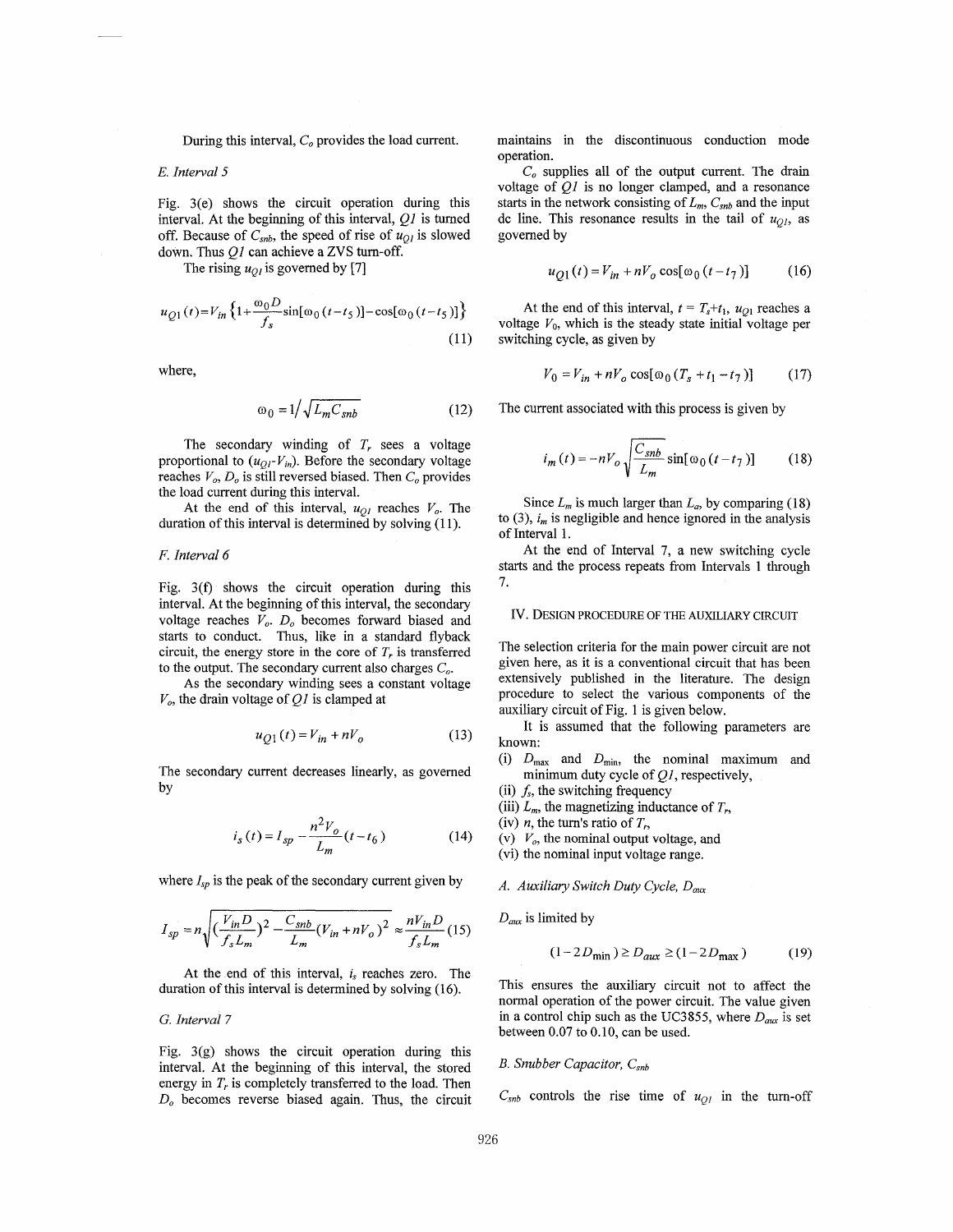transient of  $Q1$ . The rise time should be limited so as not to affect the resetting of the core of  $T_r$ . Thus  $C_{sub}$  is limited by

$$
C_{snb} \le \frac{(1 - 2D_{\text{max}} - D_{\text{aux}})D_{\text{max}}V_{in\_m\text{in}}}{f_s^2 L_m (V_{in\_m\text{in}} + nV_o)}
$$
(20)

where,  $V_{in,min}$  is the minimum input voltage.

#### *C. Resonant Tank, la and Ca*

Interval 3 should be limited by the minimum duty cycle of the main switch. Hence, the following equation should be satisfied:

$$
L_a \le \frac{D_{\text{min}}^2}{\pi^2 f_s^2 C_a} \tag{21}
$$

On the other hand, *(6)* and **(7)** indicate that, in order to reduce the conduction losses in *Q2, La* should be large. Hence, the allowable maximum value governed by (21) should be selected for  $L_a$ .

Since the total duration of Intervals 1 and 2 is equal to the auxiliary duty cycle, the following equation should be satisfied:

$$
t_3 - t_1 = D_{aux} / f_s \tag{22}
$$

Substituting (4) and (8) into (22) and solving it for  $C_a$ , one may obtain the value of the resonant capacitor. Fig. 4 shows the design curves for  $C_a$ .



**Fig. 4.** The resonant capacitor as a function of  $C_{snb}$ ,  $D_{aux}$  and  $D_{min}$ 

### D. Auxiliary Transformer, T<sub>a</sub>

The auxiliary transformer should have a high turn's ratio so as to minimize the reflected input voltage seen in the primary side. On the other hand, the core size should be as small as possible.

#### *E. Auxiliary Diodes,~ DI and DZ*

These diodes are fast recovery diodes. Their voltage rating is equal to twice the maximum input voltage and the current rating is determined by the peak of *i,* and the turns ratio of  $T_a$ .

## *F. A Design Example*

**A** design example is given below. Table I shows the principal specifications and parameters of the main power circuit of the prototype flyback converter.

Table **I1** shows the parameters of the auxiliary circuit in the prototype converter, which are selected according to the selection criteria presented above.

| <b>TABLE I</b>                                            |
|-----------------------------------------------------------|
| PRINCIPAL SPECIFICATIONS AND PARAMETERS OF THE MAIN POWER |
| CIRCUIT OF THE PROTOTYPE FLYBACK CONVERTER                |

| specification                   |               | parameter  |                   |
|---------------------------------|---------------|------------|-------------------|
| $V_{in,min}$                    | 90V           | L"         | 50 <sub>µ</sub> H |
| $V_{in,max}$                    | 160V          |            |                   |
| Р,                              | $50W (Ve=5V)$ | C,         | 2000uF            |
| $D_{\text{max}}/D_{\text{min}}$ | 0.45/0.20     |            | <b>IRFP450</b>    |
|                                 | $220$ kHz     | Controller | <b>UC3855AN</b>   |

| <b>TABLE II</b>                                                                                                                                    |
|----------------------------------------------------------------------------------------------------------------------------------------------------|
| Components of the Auxiliary Circuit in the Prototype                                                                                               |
| $E$ $\mathbf{v}$ $\mathbf{v}$ $\mathbf{v}$ $\mathbf{v}$ $\mathbf{v}$ $\mathbf{v}$ $\mathbf{v}$ $\mathbf{v}$ $\mathbf{v}$ $\mathbf{v}$ $\mathbf{v}$ |

| FLYBACK CONVERTER          |              |                                |               |  |  |
|----------------------------|--------------|--------------------------------|---------------|--|--|
| parameter                  |              | parameter                      |               |  |  |
| $\mathcal{L}_{\text{aux}}$ | 0.08         | $\overline{N}$ <i>N1/N2/N3</i> | 3/36/36       |  |  |
| $-$ snb                    | 2.2nF        |                                | <b>IRF740</b> |  |  |
| $L_a\,\& C_{\rm sub}$      | 4.0uH & 22nF | D1. D2                         | HFA08TB       |  |  |

# V. **EXPERIMENTAL RESULTS**

**A** prototype ZVS flyback converter has been built based on the design example. The principal specifications and parameters **of** the converter are shown in Tables I and 11. The input dc voltage range is 90 to **160** V.

Fig. 5 shows the waveforms of the auxiliary switch Q2. It **is** clearly that the turnoff losses existing in the previous **ZVS** flyback converter [7] has been removed in this circuit.

Fig. *6* shows the waveforms of the main switch  $QI$ . It is seen that lossless switching is achieved at both tum-on and tumoff transients.



**Fig. 5.** The waveforms of drain voltage and current of the auxiliary swtich. Operating conditions:  $P_o = 50 \text{ W}$ ,  $V_{in} = 125 \text{ V}$ ,  $f_s =$ **220 kHz. Scales: vertical-50 Vfdiv. for the drain voltage, 10**  V/div. for the gating signal, and 1A/div. for the drain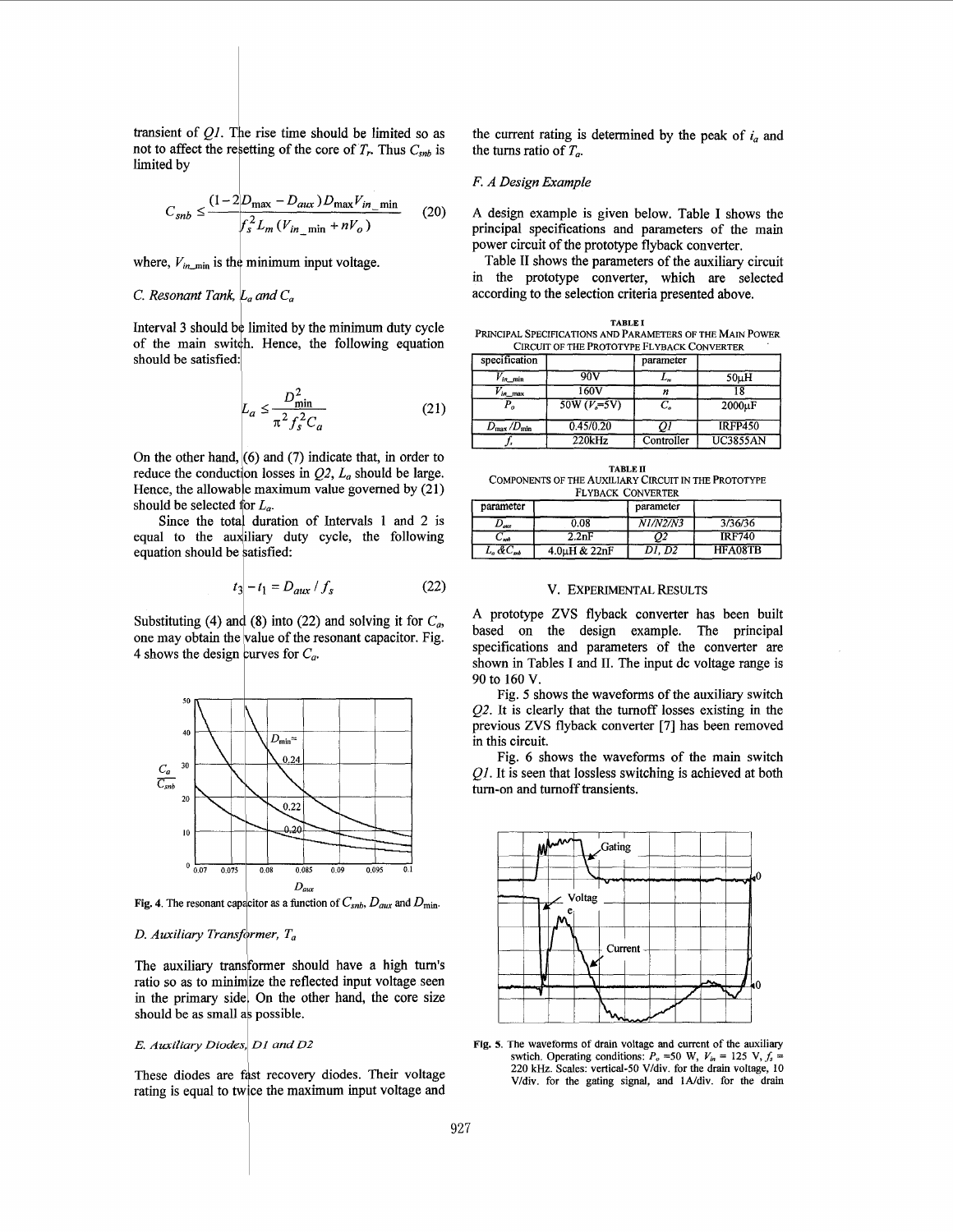

**Fig.** *6.* The waveforms of drain voltage and current of the main swtich. Operating conditions are the same **as** those in Fig. **5.**  Scales: vertical-the same as Fig. 5; horizontal: 0.5 µs/div.



**Fig. 7.** The waveforms of drain voltage and current of the auxiliary swtich. Operating conditions:  $P_o$  =50 W,  $V_m$  = 90 V,  $f_s$  = 220 kHz.. Scales: the same as Fig. 5.



**Fig. 8.** The waveforms of drain voltage and current of the auxiliary swtich. Operating conditions:  $P_o$  =50 W,  $V_{in}$  = 150 V,  $f_s$  = 220 kHz.. Scales: the same **as** Fig. **5.** 

conditions. It is seen that ZVS is always achieved.

Fig. 12 shows the overall efficiency as a function of input voltage under full load conditions. Comparing with the previous ZVS flyback circuit, about 2% better efficiency is obtained with the proposed circuit.



**Fig.** *9.* The waveforms of drain voltage and current of the auxiliary swtich. Operating conditions:  $P_o$  =25 W,  $V_m$  = 125 V,  $f_s$  = 220 **kHz.** Scales: the same as Fig. **5.** 



Fig. **10.** The waveforms of drain voltage and current of the main swtich. Operating conditions:  $P_o = 50 \text{ W}$ ,  $V_{ln} = 90 \text{ V}$ ,  $f_s = 220$ **kHz.** Scales: the same as Fig. *6.* 



**Fig. 11.** The waveforms of drain voltage and current of the main swtich. Operating conditions:  $P_o = 50$  W,  $V_{in} = 160$  V,  $f_s =$ 220 kHz. Scales: Scales: the same as Fig. *6.* 

Figs. 7 to 11 shows the main and auxiliary Fig. 13 shows the overall efficiency as a function switches' waveforms under different operating of load. It is seen that the proposed circuit always has higher efficiency than the previous flyback circuit.